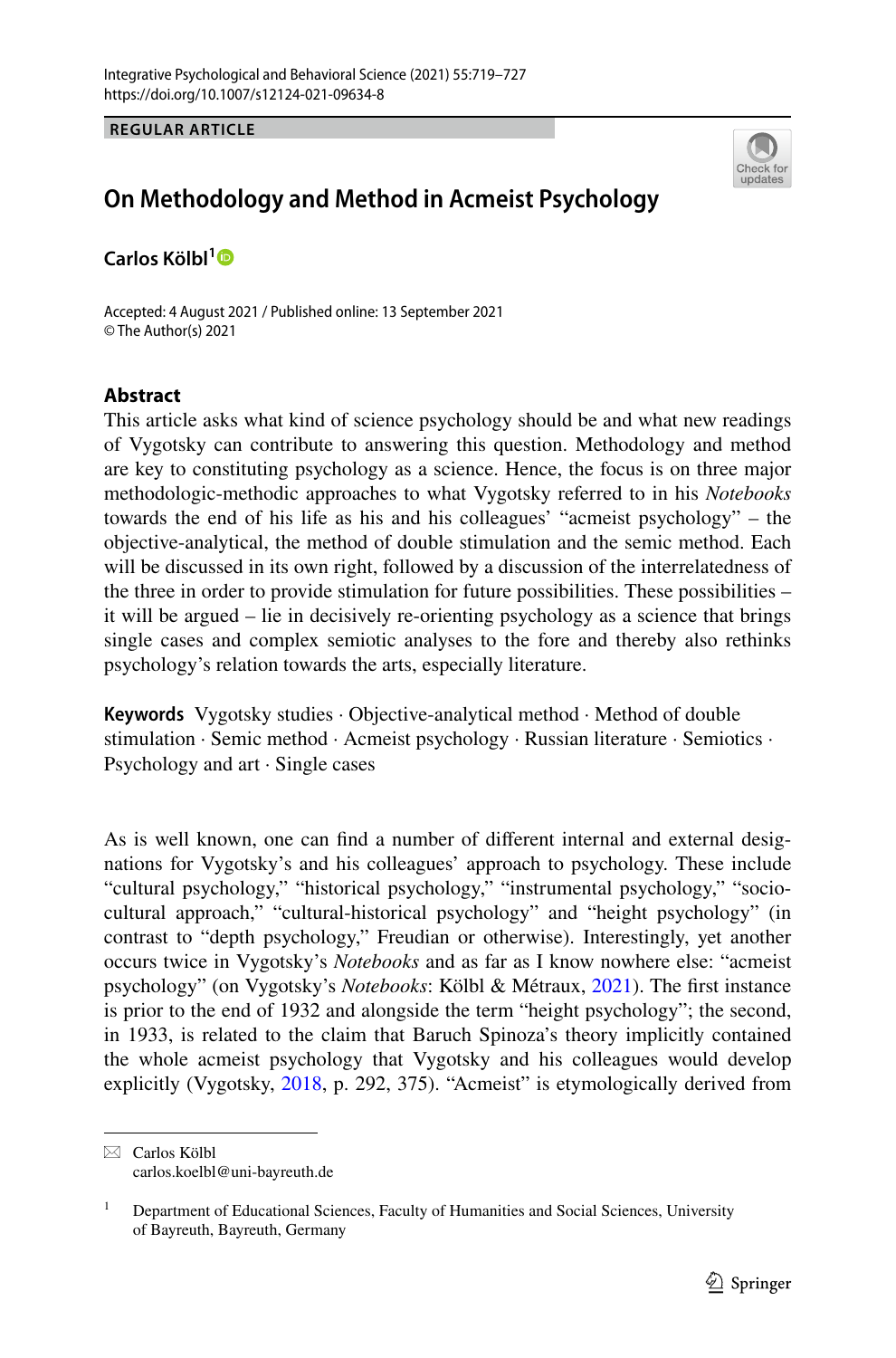the Greek word *ἀκμή*, meaning "peak" or "zenith," so one might, like the editors of the *Notebooks*, equate acmeist with "height psychology" (ibid., p. 303). There is reason, however, to believe that Vygotsky may have had other connotations in mind as well: around 1912, the Russian Modernist poetic current named Akmeizm emerged, linked to such poets as Nikolai Gumilev, Anna Akhmatova and Osip Mandelstam. The last of these appears in *The Psychology of Art* (Vygotsky, [1971](#page-7-1), p. 44) and, with lines from his poem "The Swallow," in the last chapter of *Thinking and Speech* (Vygotsky, [1987,](#page-7-2) p. 43); Gumilev is also quoted there (ibid., p. 284). This is no accident: "These quotations from the two great Acmeist poets thus summarized the subject of Vygotsky's chapter: word and thought presuppose each other, but are distinguishable and interact in exceedingly complex ways, that remind us of the interplay of form and content in literary works." (Van der Veer & Valsiner, [1991,](#page-7-3) p. 360) Moreover, Vygotsky owned an autographed copy of Osip Mandelstam's *Tristia* and was acquainted not only with him but also with his wife Nadezhda. They were in contact in Moscow in 1933, the year in which Osip wrote his poem *The Kremlin Highlander* (also known as the *Stalin Epigram*) and one year before the couple was banished (Vygotsky, [2018](#page-8-0), p. 267; Mandelstam, [1989,](#page-7-4) p. 223). (Did Vygotsky get to know the poem there and at that time? Probably not, since he does not seem to have been among his close friends.) Mandelstam has defned acmeism as "a yearning for world culture" (cf. e.g. Doherty, [1995,](#page-7-5) p. 243 seq.). Such a yearning was not alien to Vygotsky either. (A comparison between acmeist poetic theory, as well as its more general cultural and philosophical dimensions, on the one hand [cf. ibid., in particular chapters three and fve] and Vygotsky's psychology on the other might yield interesting results but goes beyond the scope of this paper). In any case, Vygotsky pursued wide interests in literature and other forms of art and personally knew not only Mandelstam but also Boris Pasternak, Sergei Prokofev, and Sergei Eisenstein, among others. Whatever Vygotsky exactly had in mind when he designated his and his colleagues' approach acmeist, the denomination clearly underlines (once more) his affinity for art in general and literature in particular. Reflecting upon this affinity will be the *basso continuo* of the present paper (for a partly related endeavor cf. Vassilieva & Zavershneva, [2020](#page-7-6)).

However, for any kind of psychology – acmeist or otherwise – methodology and method are crucial. René van der Veer and Valsiner [\(1991](#page-7-3), p. 141) quote a letter Vygotsky wrote to Luria in 1926 that points exactly in this direction: "For me the primary question is the question of method, that is for me the question of truth...." Hence, the remainder of this paper will focus upon three methodologic-methodic approaches of Vygotsky at diferent times of his life. This will help answer the main question of the present article: what should psychology as a science look like and what can new readings of Vygotsky contribute to this? While also referring to Vygotsky's writings – his *Notebooks*, texts published in his *Collected Works* or elsewhere – as well as to secondary literature, I will (necessarily) be extremely selective and cursory. Hopefully, it will nevertheless become evident that the discussion of the three approaches will not only permit insights into problems long passed by or overcome and thus anachronistic but also ofer some stimulus for future possibilities of re-orienting scientifc psychology.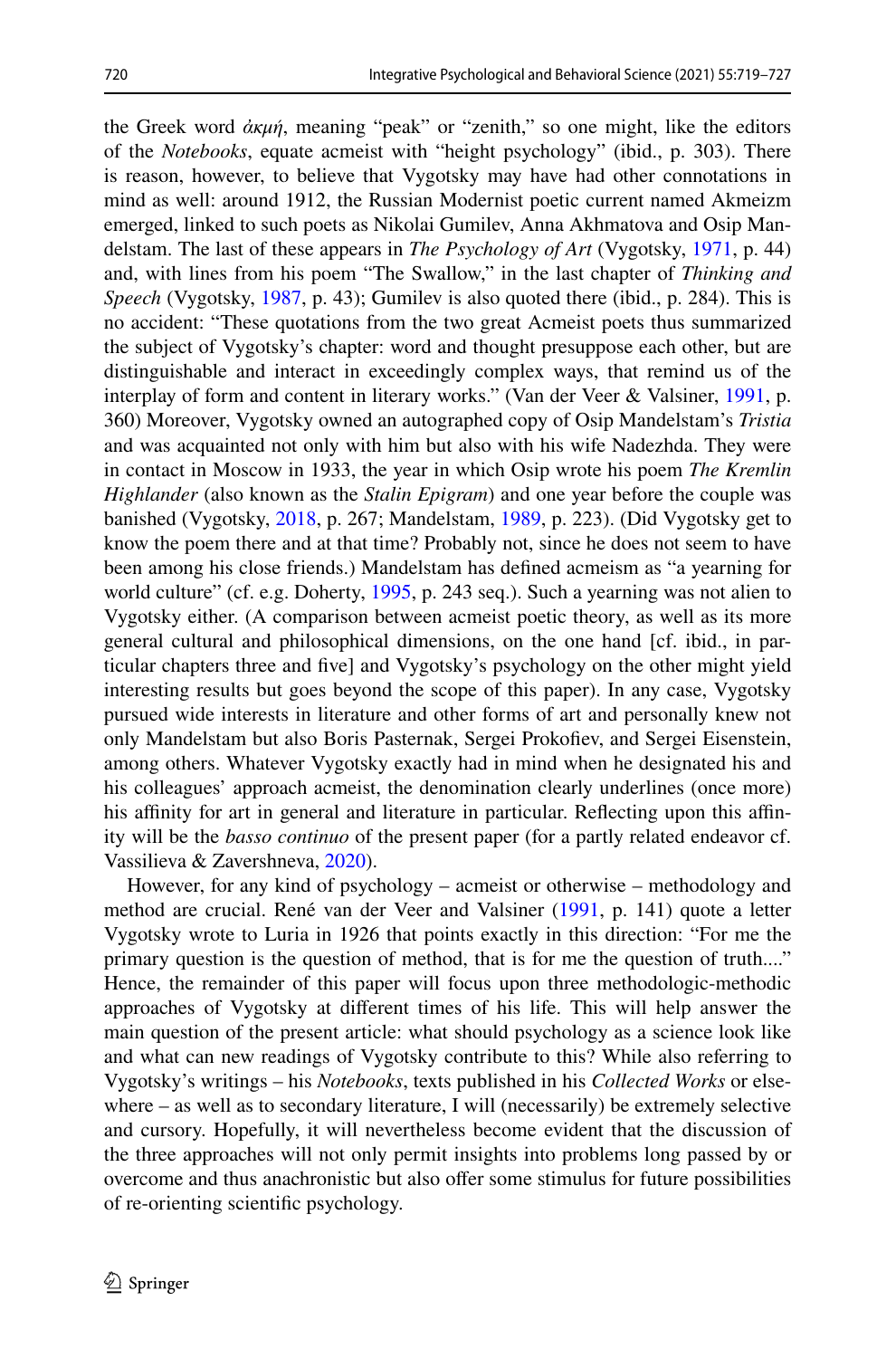### **The Objective‑Analytical Method**

Vygotsky introduces the "objective-analytical method" right away in the frst chapter of his book *The Psychology of Art* (Vygotsky, [1971,](#page-7-1) pp. 9–26; in particular 26–27). The subject of this monograph is the "aesthetic reaction" (ibid.). Instead of – as one might expect – focusing on persons doing things like reading novels, watching flms, going to exhibitions, or listening to music, Vygotsky analyzes the work of art itself: "For the psychologist any work of art is a system of stimuli, consciously and intentionally organized in such way as to excite an aesthetic reaction. By analyzing the structure of the stimuli we reconstruct the structure of the reaction." (ibid.) Obviously, Vygotsky advocates a sort of indirect method to analyzing this reaction. Moreover, he approaches his subject via the analysis of a few single cases: his beloved Hamlet, some fables by Ivan Krylov, and the story "Gentle Breathing" by Ivan Bunin. In doing this, he is neither interested in specifc aesthetic reactions to Shakespeare's Hamlet, the fables of Krylov, or the story by Bunin as individual works nor those to fables, works of theater or (short) stories as genres of art but aims at gaining *general* insights into the aesthetic reaction as such. "The method of *The Psychology of Art* is analysis, abstraction (that is why there is not a word about the fable as such; I ignore its specific traits)." (Vygotsky, [2018,](#page-8-0) p. 76)

We again encounter the method in *The Historical Meaning of the Crisis in Psychology* (Vygotsky, [1997\)](#page-8-1), this time embedded in more general refections on the philosophy of science and methodology. Soon after rejecting the idea of studying psychology *more geometrico* (what would Jan Smedslund say to this?) Vygotsky turns to the objective-analytical method: "The method of analysis in the natural sciences and in causal psychology consists of the study of a *single* phenomenon, a typical representative of a whole series, and the deduction of a proposition *about the whole series* on the basis of that phenomenon." (ibid., Vygotsky's emphasis) This formulation, written in 1926, shows a remarkable similarity to Kurt Lewin's refections of 1930–1931 on the "Galilean" versus the "Aristotelian" form of thinking in psychology and to his thoughts on law and experiment of 1927 (Lewin, [1981a,](#page-7-7) [1981b](#page-7-8)). Hence, Vygotsky may not only have regarded Lewin as having been an important sparring partner in the semantic feld (Vygotsky, [2018,](#page-8-0) pp. 403–417) but also in the methodologic-methodic during the latter's short stay in Moscow in 1933. Perhaps Gita Vygodskaja heard them talk about the crisis in psychology and the role of the single case then. Vygotsky continues: "When our Marxists explain the Hegelian principle in Marxist methodology they rightly claim that each thing can be examined as a microcosm, as a universal measure in which the whole big world is refected. On this basis they say that to study one single thing, one subject, one phenomenon *until the end*, exhaustively, means to know the world in all its connections." (Vygotsky, [1997,](#page-8-1) p. 317; Vygotsky's emphasis) A few pages later, he will claim that *Capital* by Karl Marx follows in principle the same methodological idea (ibid., p. 320 seq.). He offers two examples to illustrate the objective-analytical method (ibid., pp. 318–320): on the one hand, his analyses in *The Psychology of Art* and on the other, perhaps more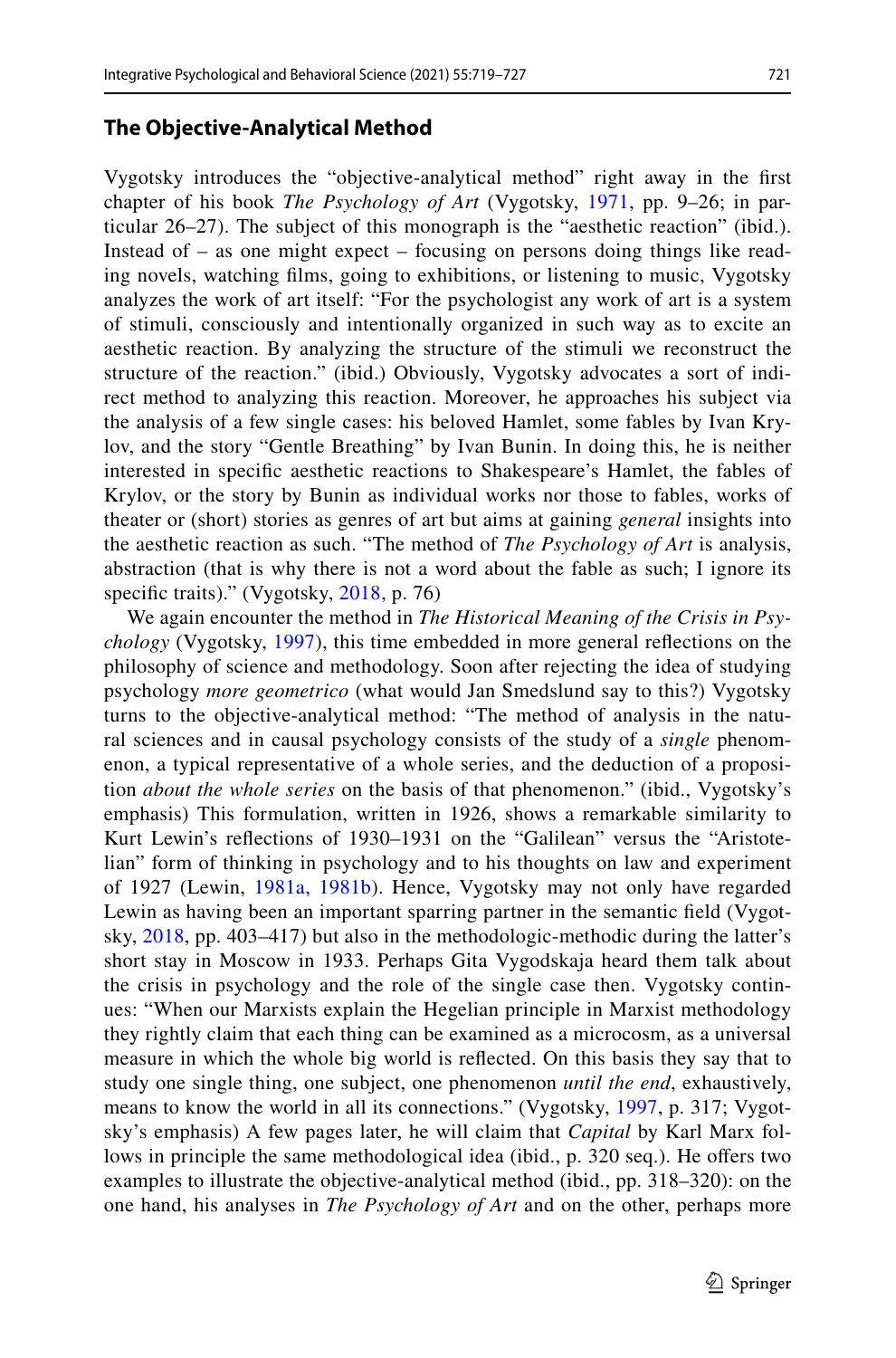surprisingly, Pavlov's studies on the salivary gland. In describing these, Vygotsky highlights the ingenuity of the Russian physiologist in dealing with the single case: "Pavlov maximally abstracted the phenomenon he studied from the specifc conditions of the particular phenomenon. He brilliantly *perceived the general in the particular*." (ibid, p. 318; Vygotsky's emphasis)

## **The Method of Double Stimulation**

Vygotsky's methodologic-methodic thinking does not end with the objective-analytical method. The method of double stimulation used in the investigations on concept formation he conducted with Lev S. Sakharov and also in Leont′ev's study on memory was inspired by the Würzburg School psychologist Narziß Ach (Vygotsky, [2018,](#page-8-0) pp. 113–128; Vygotsky, [1987](#page-7-2), pp. 121–241). In the end, however, this method may not only have been inspired by Ach but also vanguard literary experiments within the transrational poetry of Russian futurism, as Métraux ([2006\)](#page-7-9) has suggested.

Let us first recall the investigations on concept formation. The experimental procedure, using the method of double stimulation, consisted in showing the subject several diferent objects varying in color, form and dimension. Afterwards, the subject was again shown the bottom part of one of the objects, now with one of a set of meaningless three-character words – "bat," "dek," "roc," or "mup"– that had been assigned according to the specifc characteristics of the respective object and asked to gather all objects he or she supposed to share the same word. After each trial, the experimenter corrected the subject and revealed the correct name of the object. Employing this method, Vygotsky concluded that concept development is composed of three basic stages: syncretism, complexive thinking and conceptual thinking. These stages are themselves subdivided into distinct phases. In the frst stage (syncretism), objects are subsumed under a concept because of, for example, the principle of trial and error, idiosyncratic criteria of classifcation or the spatial distribution of the objects. In the second stage (complexive thinking), the classifcation process becomes more systematic. Now, certain objective features of the fgures become criteria for diferentiating between the objects. Complexive thinking is subdivided into four phases. For our purposes, one of these is especially important, the one during which classifcations are based on pseudo-concepts. Figures are then ordered according to objective criteria which also would be crucial for classifcations based on real concepts. Vygotsky's reason for speaking of a pseudo-concept is that the child still classifes the fgures according to visible and concrete features and not – as would be typical with real concepts – according to certain principles of abstract thinking. These diferences only become visible when the process of thought that led to the classifcations is analyzed. On a "phenotype level," however, the results of the classifcation based on a pseudo-concept cannot be distinguished from a classifcation based on a real concept. They constitute, if you will, functional equivalents and, according to Vygotsky, make communication with adults a lot easier. Only at the very end of the process is the child or adolescent able to make classifcations based on real concepts. Or, in other words, "[…] the investigations proved the idea [...] that children, adolescents, and adults may mean different things by the same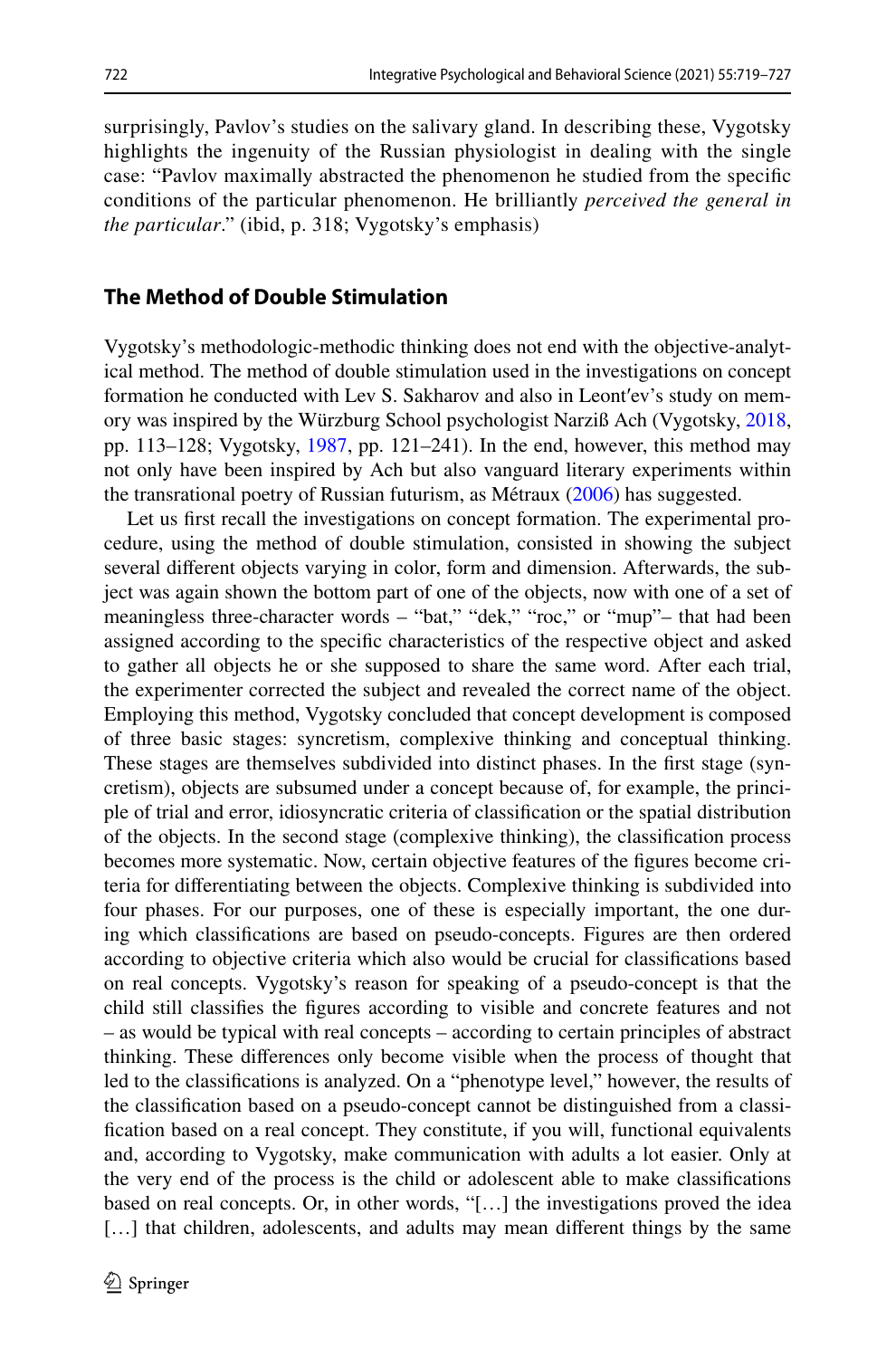words. It showed that children's learning of words marks only the onset of a semantic development that may take years to reach its culmination point. In a way, then, children and adults are living in a *diferent semantic universe* and the words they use coincide only in that they refer to the same objects." (van der Veer & Valsiner, [1991,](#page-7-3) p. 267; my emphasis)

Vygotsky's knowledge of and interests concerning literary currents were also directed at Russian futurism, such as the work of the poet Velimir Khlebnikov (for traces of this interest in Khlebnikov in particular, see for example Vygotsky, [1987,](#page-7-2) p. 282; Vygotsky, [2018](#page-8-0), p. 244, 260, 261, 274, 285, 301). One creation of the Russian futurists was the "zaum-language." Z*aum* literally means "beyond mind," but is more often translated as "transrational." Métraux ([2006,](#page-7-9) pp. 179–181) recalls the zaumniks' deconstruction of speech and words to the point of a radical decomposition of everyday forms of understanding into letters and syllables. He suggests that Vygotsky might have had these and other Russian/Soviet aesthetic experiments in mind when designing psychological research such as the aforementioned experiments on concept formation. He does not provide a "hard proof" for his hypothesis, but the idea that the method of double stimulation might (also) have been generated vis-à-vis transrational poetry is attractive and holds some plausibility. In contrast to the futurists, but perhaps inspired by them, Vygotsky would, in a way, have proceeded the other way round: by ofering "bat," "dek," "roc," or "mup" to the children, he would have taken "zaum-words" and would have been able to observe their "charging" with sense and meaning. In doing so, he would have acted similarly to the poet and self-styled "language engineer" (quoted by Vygotsky, [2018,](#page-8-0) p. 261) Khlebnikov, who claimed a "science of word formation" was lacking (quotation of Khlebnikov by the editors of the Notebooks cf. Vygotsky, [2018,](#page-8-0) p. 268, no. 46). Indeed, the futurist poet himself even "made many experiments dealing with the semantization of individual phonemes for his poem 'Zangezi,' and numerous practical and theoretical tests." (Ivanov, [1971,](#page-7-10) p. 276)

#### **The Semic Method**

In his *Notebooks*, Vygotsky acknowledged the merits of the method of double stimulation but also criticized it for not taking meaning and sense seriously enough. Instead, he advocated the semic method, which he sometimes also called the semantic, semasiological or signifcative method (Vygotsky, [2018](#page-8-0), pp. 291–309). Vygotsky advocated this method as the center of his psychological approach as sense and meaning would be constitutive of consciousness. Yet it seems more appropriate to say that sense and meaning would be constitutive for *mind in action* as this avoids giving the erroneous idea that Vygotsky wanted a solipsistic closure of mind (p. 405). For a while, Vygotsky may also have referred to *persons in action* because he seems to have had certain sympathies for Georges Politzer's concrete psychology (p. 140 and 150 seq.; see also Kölbl, [2010,](#page-7-11) p. 153 seq.). (Incidentally, drama is a central category in Politzer's approach).

In trying to understand the role of sense and meaning, one must emphasize that Vygotsky the semiotician cannot be separated from Vygotsky the systemic thinker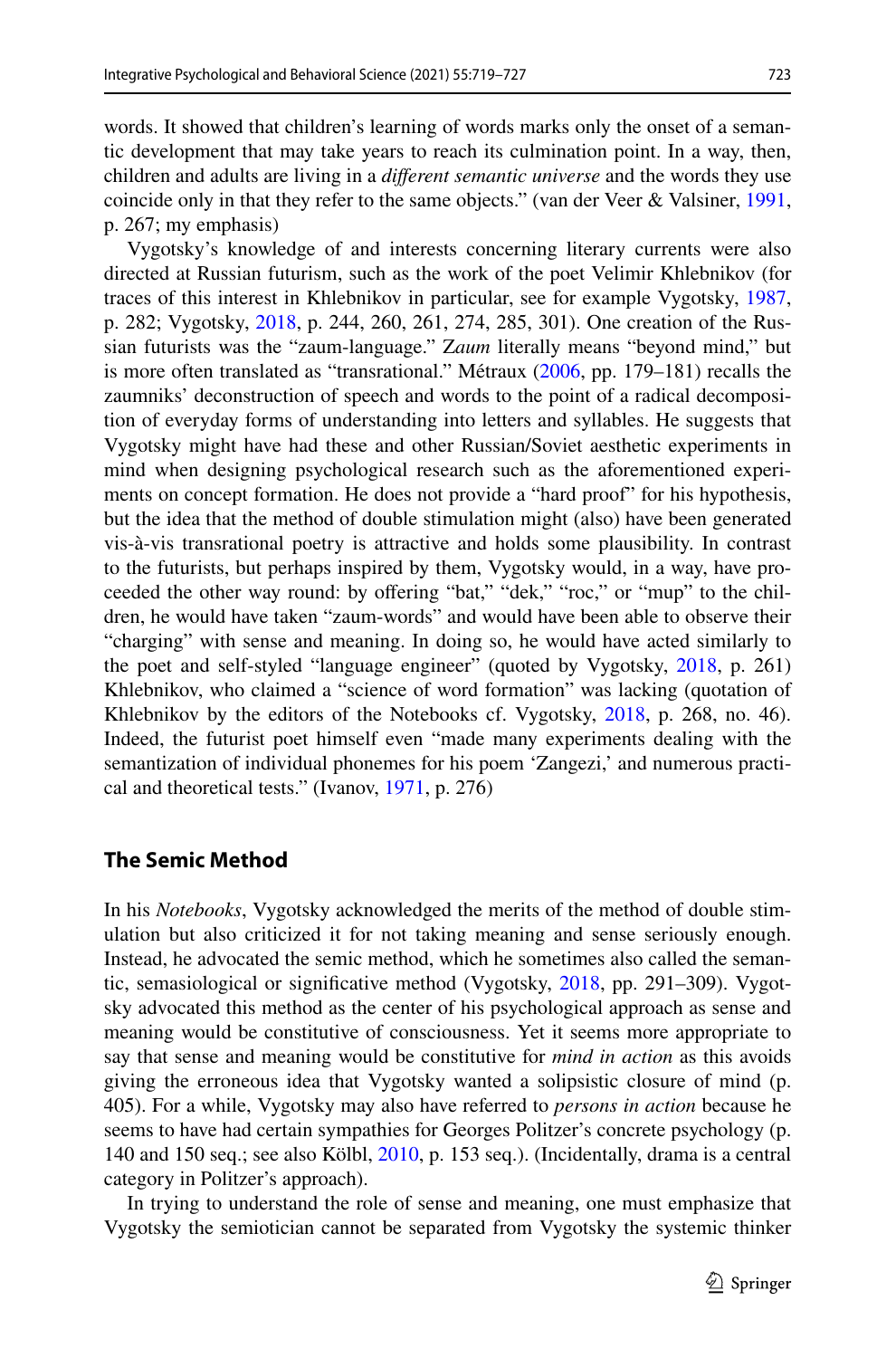(Kölbl & Métraux, [2021](#page-7-0)). What does this mean? Instead of studying the developmental path of psychic functions independently from one another, Vygotsky advocated analyzing them in their systemic interrelatedness. As soon as word and meaning come into play, the development of any psychic function alters radically. Vygotsky claimed that the task of the semic method, in contrast to the method of double stimulation, was "to study the movement of the sign itself" and that meaning was "the highest problem of the sign operation" (Vygotsky, [2018,](#page-8-0) p. 300 and 301). Moreover, "there is no psychological system without meaning" (ibid.).

The outline of  $a - if$  you will – psychological hermeneutics is particularly visible in the last chapter of *Thinking and Speech* (Vygotsky, [1987](#page-7-2), pp. 243–285) which was partly anticipated in the *Notebooks* (see Vygotsky, [2018](#page-8-0), p. 251) but cannot be captured in a few sentences (for more detail, cf. van der Veer & Valsiner, [1991](#page-7-3), pp. 360–372). The following quote, however, may provide an idea. In turning to Frédéric Paulhan, Vygotsky claims that "meaning" is fxed whereas "the word's sense is complex, fuid, and constantly changing. To some extent, it is unique for each consciousness and for a single consciousness in varied circumstances. In this respect, the word's sense is inexhaustible. […] Ultimately, the word's real sense is determined by everything in consciousness which is related to what the word expresses." (Vygotsky, [1987,](#page-7-2) p. 276)

What kind of empirical studies would the semic method be appropriate for? I would argue that detailed biographical reconstructions defnitely belong to those kind of studies, provided they take the wealth of the single case seriously and analyze thoroughly the complex web of sense and meaning constituting the multifaceted person-world-relations. In this context, an entry in the *Notebooks* catches my eye: "Shereshevskij must be polished as a diamond; a bright precious one that will cut through the structure of our problems and solve them like a diamond cuts glass." (Vygotsky, [2018](#page-8-0), p. 272) Vygotsky himself died before being able to polish this diamond but his "alter ego" Alexander Luria (Yasnitsky, 2018, p. 43 seq.) did undertake this work in his famous story of Shereshevskij the mnemonist (Luria, [1986\)](#page-7-12).

# **Psychology and Art**

A signifcant part of Vygotsky's methodologic-methodical thinking is directed towards the valorization of the single case and semiotic analyses. Art in general and literature in particular come into play in important and far from trivial ways in this endeavor. As has been repeatedly and correctly stated, it is indeed signifcant that Vygotsky was deeply immersed in art and literature from adolescence onwards (van der Veer & Valsiner, [1991](#page-7-3), pp. 19–35). How then does art come into play? Or, put otherwise, what is the relationship between art and psychology? In the following, I will try to sum up the previous reflections by pointing out four thesis-like relations.

1. *Art as a subject of psychological inquiry*. Art can of course be subjected to psychological inquiry in many ways, not least in ones that do not alter psychology very much. However, Vygotsky's way of providing a psychological analysis of art in *The Psychology of Art* is diferent insofar as psychology is accommodated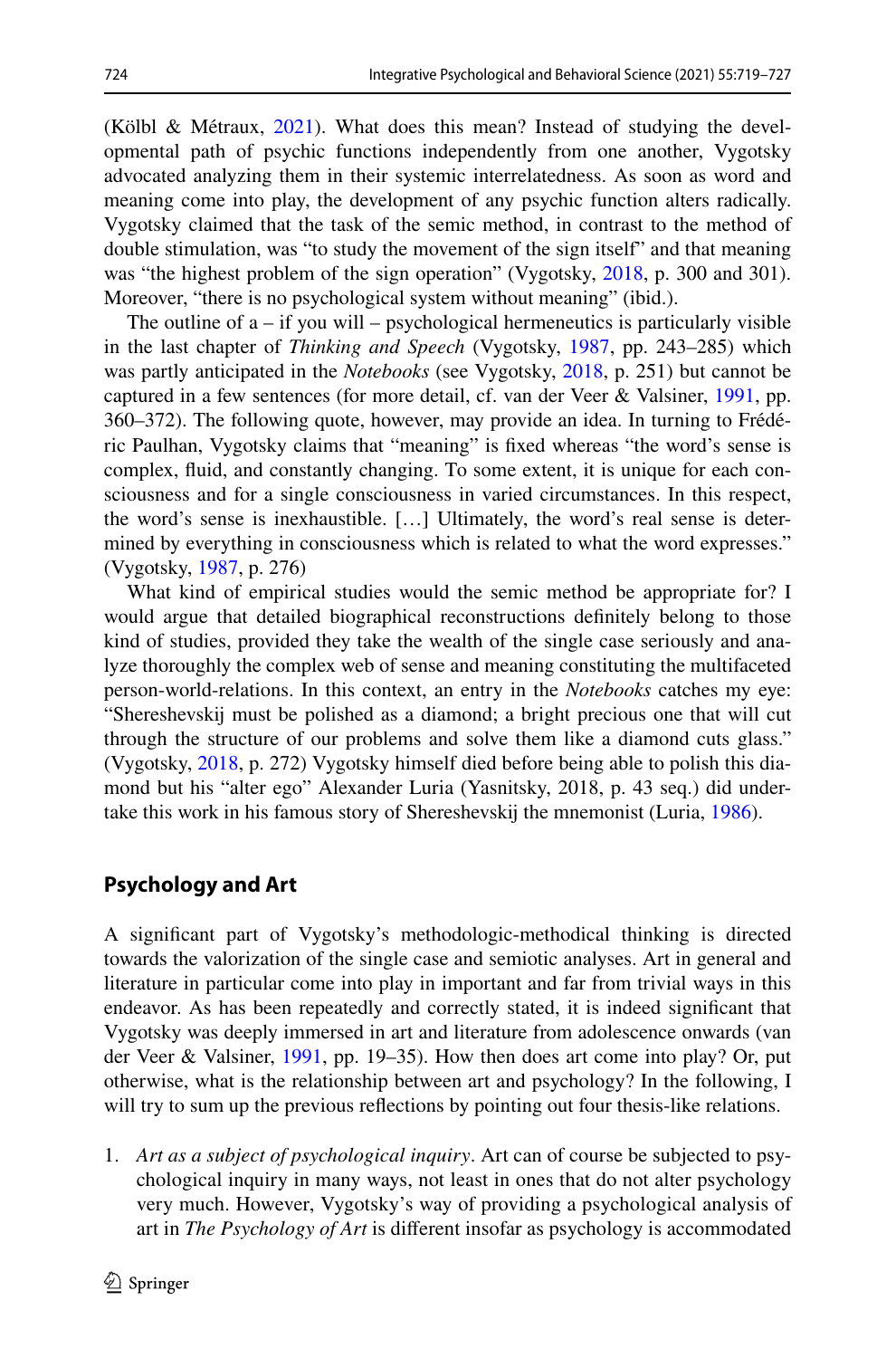to its subject. The creation of the objective-analytical method is one fruit of this accommodating.

- 2. *Art as material for illustrating and condensing psychological thinking*. Literature is used by Vygotsky to illustrate central psychological arguments or even condense important aspects of his psychological thinking, as in *Thinking and Speech* when he turns to Gumilev and Mandelstam. For a more recent example, see Jens Brockmeier ([2015](#page-7-13)) on "memory, narrative, and the autobiographical process" in which the author engages (among others) with W. G. Sebald's novel "Austerlitz" [\(2001](#page-7-14)) to illustrate and condense but above all to challenge the usual psychological thinking on the autobiographical process.
- 3. *Art as a generator of psychological methods*. The literary experiments of Russian futurism (as well as other Russian/Soviet aesthetic experiments) may have inspired the method of double stimulation. Zaumniks such as Khlebnikov deconstructed and reconstructed language, drained words of sense and meaning and reflled them, and de-semanticized and re-semanticized phonemes in quite a similar manner to Vygotsky and his colleagues' use of (not only) the method of double stimulation.
- 4. *Psychology as art*. Being focused on the semiotic worlds of a mind in action, on ever-changing psychic functions in systems decisively altered by sense and meaning, not least thorough analyses of single cases are of utmost importance. In addition to the (related) objective-analytical method, Vygotsky's "alter ego" Luria analyzed single cases through his "romantic science" in a certain way like the writer of a novel. Psychology-writing here breaks away from the conventional three-step structure of theory – method – empirical analyses and becomes an art in itself without ceasing to be science.

In concluding, I would like to return to the beginning of this paper. Moreover, I would like to do this twice, and thereby at the same moment apologize for this slightly priest-like ending. This can perhaps, however, be pardoned in a paper about a psychologist who undoubtedly sometimes held quasi-messianic convictions and compared himself with Moses (Vygotsky, [2018](#page-8-0), p. 497).

In the introductory lines of this paper, I quoted van der Veer and Valsiner, who themselves quoted from a letter Vygotsky wrote to Luria in 1926. As you will recall, this quotation underlined the importance Vygotsky attributed to method. It was, however, incomplete and although it need not the rest may well (also) be read as a plea for psychology as a science in touch with art. The whole sentence, as quoted from Vygotsky's letters in Georg Rückriem's edition, runs like this: "The primary question for me, namely the question of methodology, is for me a question of truth, that it [sic!] of scientifc discovery and *imagination*." (Vygotskij [=Vygotsky], [2009,](#page-7-15) p. 216; my emphasis)

In accordance with the editors of the *Notebooks*, moreover, I stated that *ἀκμή* translates as "peak" or "zenith." A further look into Ancient Greek dictionaries shows that it also can signify "maturation," "blossoming time," "blossom," and "in its fullest bloom." So let us just imagine that Vygotsky aimed at a psychology eventually maturing or even coming to its fullest bloom when (also) providing analyses of meaning and sense in the mind in action, not least based on really bringing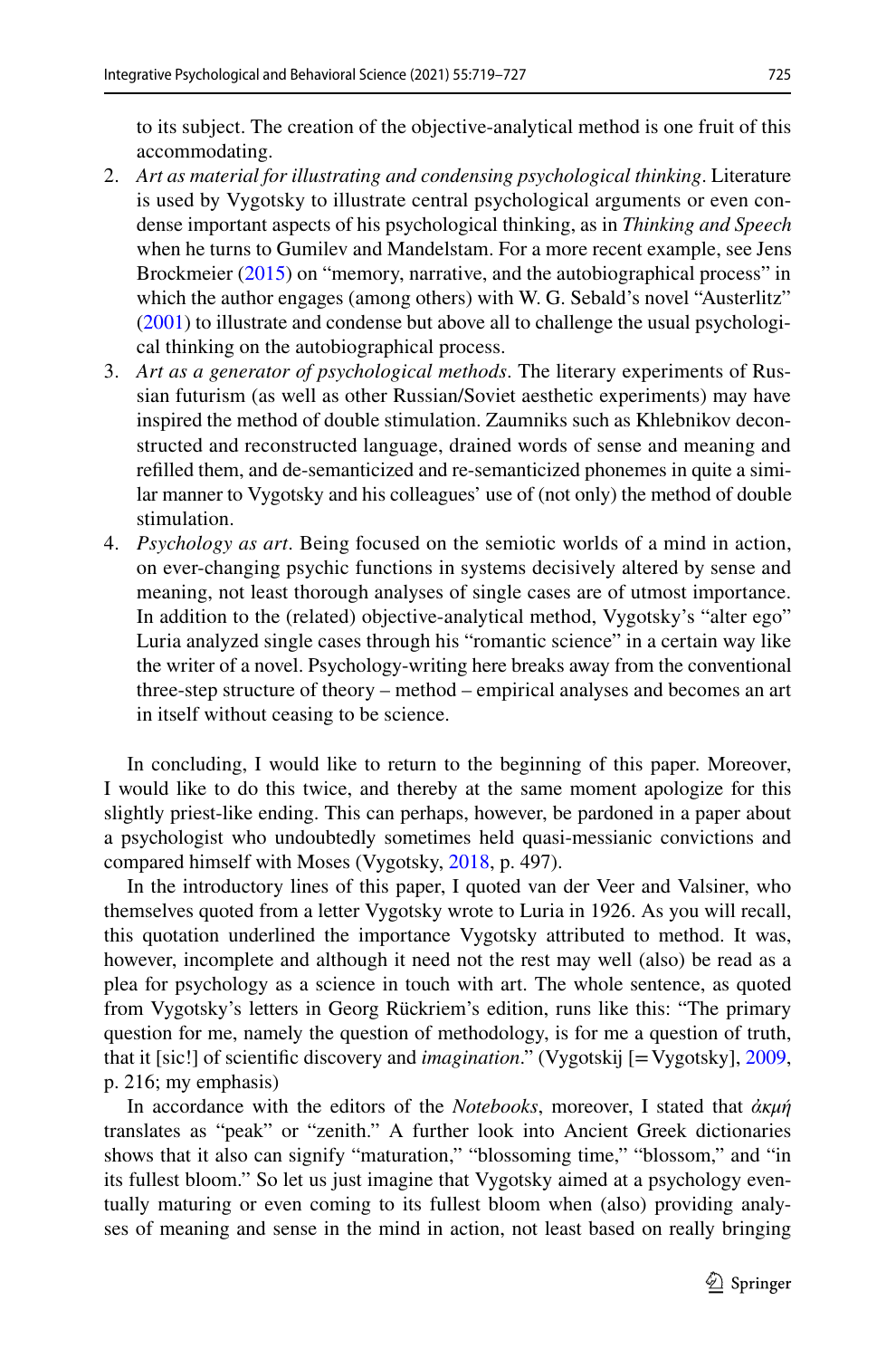complex single cases to the fore in its scientifc inquiry while also in constant dialogue with art. And instead of only imagining this, let us rather work out such a psychology in detail. Vygotsky's acmeist psychology still has some important inspirations to offer in this respect.

**Acknowledgements** I would like to extend special thanks for help, suggestions, and discussions to Swetlana Fork (Bayreuth), Alexandre Métraux (Mannheim/Nancy), and Anton Yasnitsky (Toronto/Kharkiv).

**Funding** Open Access funding enabled and organized by Projekt DEAL.

**Open Access** This article is licensed under a Creative Commons Attribution 4.0 International License, which permits use, sharing, adaptation, distribution and reproduction in any medium or format, as long as you give appropriate credit to the original author(s) and the source, provide a link to the Creative Commons licence, and indicate if changes were made. The images or other third party material in this article are included in the article's Creative Commons licence, unless indicated otherwise in a credit line to the material. If material is not included in the article's Creative Commons licence and your intended use is not permitted by statutory regulation or exceeds the permitted use, you will need to obtain permission directly from the copyright holder. To view a copy of this licence, visit [http://creativecommons.org/licen](http://creativecommons.org/licenses/by/4.0/) [ses/by/4.0/](http://creativecommons.org/licenses/by/4.0/).

# **References**

- <span id="page-7-13"></span>Brockmeier, J. (2015). *Beyond the Archive. Memory, Narrative and the Autobiographical Process*. Oxford University Press.
- <span id="page-7-5"></span>Doherty, J. (1995). *The Acmeist Movement in Russian Poetry. Culture and the Word*. Clarendon Press.
- <span id="page-7-10"></span>Ivanov, V. V. (1971). Commentary. In L. S. Vygotsky (Ed.), *The Psychology of Art* (pp. 263–295). The M.I.T. Press.
- <span id="page-7-11"></span>Kölbl, C. (2010). Die Psychologie der kulturhistorischen Schule als konkrete Psychologie. In G. Jüttemann & W. Mack (Eds.), *Konkrete Psychologie. Die Gestaltungsanalyse der Handlungswelt* (pp. 150–161). Pabst.
- <span id="page-7-0"></span>Kölbl, C. & Métraux, A. (2021). Moses on his Way to the Promised Land. On Vygotsky's *Notebooks*. *Culture & Psychology*, *27*(3), 347–358.
- <span id="page-7-7"></span>Lewin, K. (1981a). Der Übergang von der aristotelischen zur galileischen Denkweise in Biologie und Psychologie. In K. Lewin, *Kurt-Lewin-Werkausgabe* (edited by C.-F. Graumann), *Band 1: Wissenschaftstheorie I* (edited by A. Métraux) (pp. 233–278). Huber/Klett.
- <span id="page-7-8"></span>Lewin, K. (1981b). Gesetz und Experiment in der Psychologie. In K. Lewin, *Kurt-Lewin-Werkausgabe* (edited by C.-F. Graumann), *Band 1: Wissenschaftstheorie I* (edited by A. Métraux) (pp. 279–320). Huber/Klett.
- <span id="page-7-12"></span>Luria, A. R. (1986). *The Mind of a Mnemonist. A little Book about a vast Memory* (with a new foreword by J. S. Bruner). Harvard University Press.
- <span id="page-7-4"></span>Mandelstam, N. (1989). *Hope against Hope. A Memoir*. Collins Harvill.
- <span id="page-7-9"></span>Métraux, A. (2006). Zeichen und Experimentalkulturen. Ein Nachwort. In C. Kölbl, *Die Psychologie der kulturhistorischen Schule. Vygotskij, Lurija, Leont'ev* (pp. 173–182). Vandenhoeck & Ruprecht.
- <span id="page-7-14"></span>Sebald, W. G. (2001). *Austerlitz*. Hanser.
- <span id="page-7-3"></span>Van der Veer, R., & Valsiner, J. (1991). *Understanding Vygotsky. A Quest for Synthesis*. Blackwell.
- <span id="page-7-6"></span>Vassilieva, J., & Zavershneva, E. (2020). Vygotsky's height psychology: Reenvisioning general psychology in dialogue with the humanities and the arts. *Review of General Psychology, 24*(1), 18–30
- <span id="page-7-15"></span>Vygotskij [=Vygotsky], L. S. (2009). *Lev Semënovič Vygotskij. Briefe/Letters 1924–1934* (2. edition; edited by G. Rückriem). Lehmanns.
- <span id="page-7-1"></span>Vygotsky, L. S. (1971). *The Psychology of Art* (with an introduction by A. N. Leontiev and a commentary by V. V. Ivanov). The M.I.T. Press.
- <span id="page-7-2"></span>Vygotsky, L. S. (1987). Thinking and Speech. In R. W. Rieber & A. S. Carton (Eds.), *The Collected Works of L. S. Vygotsky, Vol. 1: Problems of General Psychology* (pp. 37–285). Plenum Press.